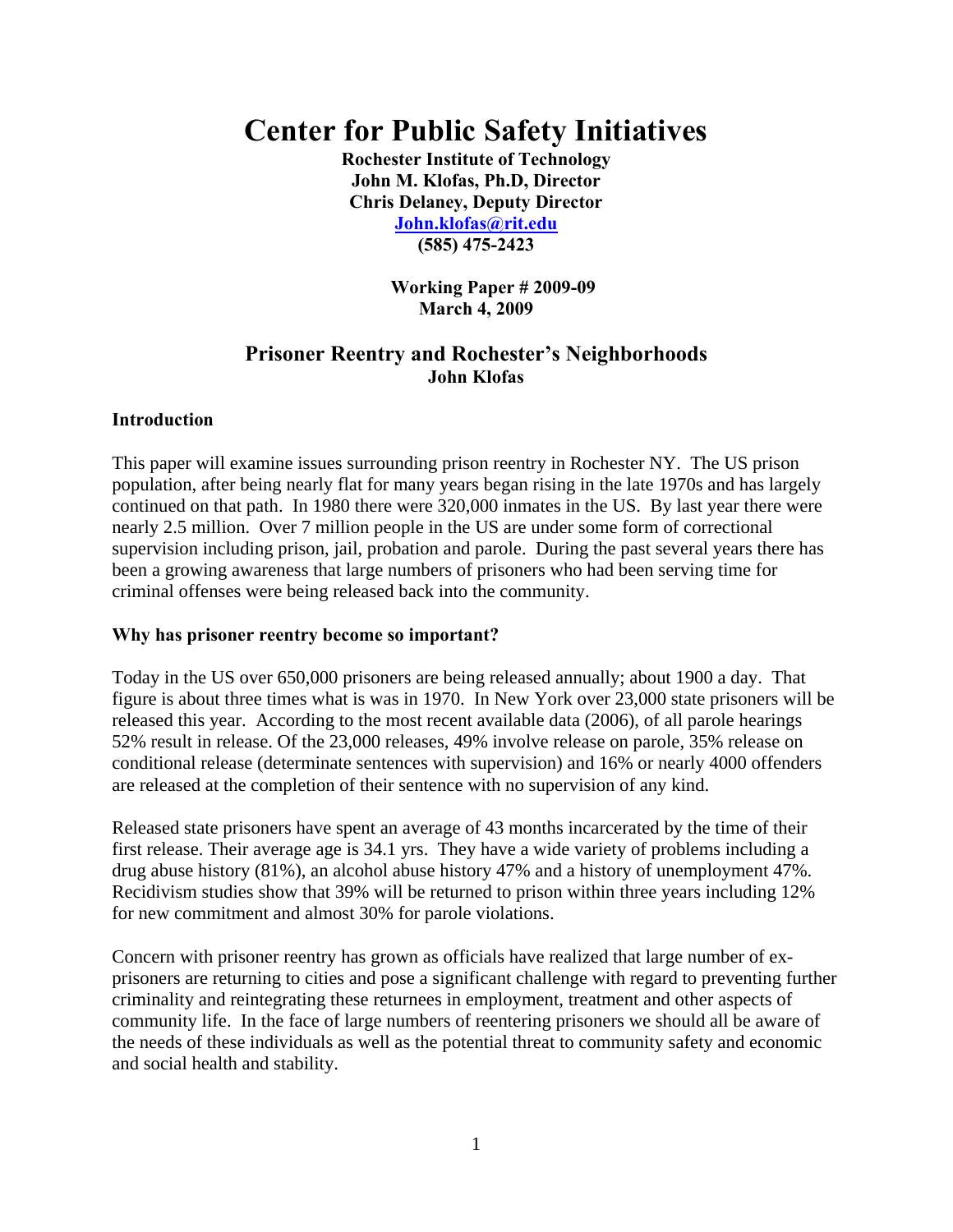# **Where do they go when released from prison?**

The New York State Division of Parole supervises approximately 54,000 parolees. The agency is divided into 5 regions. The Rochester Area office is in Region 5, the Western Southern region. At the end of 2008 the Rochester office oversaw supervision of just over 1600 parolees. The communities where the Rochester area paroles listed addresses are noted below:

| Residence   | # of Parolees |  |  |
|-------------|---------------|--|--|
| Brockport   | 14            |  |  |
| Churchville | 6             |  |  |
| Fairport    | 12            |  |  |
| Gates       | 10            |  |  |
| Greece      | 18            |  |  |
| Henrietta   | 10            |  |  |
| Hilton      | 7             |  |  |
| Irondequoit | ٩             |  |  |
| Penfield    | 10            |  |  |
| Rochester   | 1421          |  |  |
| Spencerport | ጸ             |  |  |
| Webster     | 19            |  |  |

In addition to the above areas, 30 other communities had 5 or fewer parolees supervised through the Rochester Area Office.

In Monroe County we currently send approximately 700 to 750 offenders to prison for first sentences each year. Approximately 1000 a year are now returning to Monroe County and almost all of those will return to the City of Rochester. That is to say about 20 prisoners a week are released from state prison to Rochester. Almost all of those settle in what has become known as Rochester's Crescent neighborhoods. And, these figures do not even include the approximately 1500 a year who are released back into the community from serving sentences in the local jail each year.

Monroe County is made up of 44 zip code areas. Of those 15 have more than one parolee listed as residing there. Two list only one parolee. The addresses of parolees are concentrated in a small number of Rochester zip codes, chief among these are 14605 with about 128 parolees, 14613 with about 100 parolees and 14621 with about 235 parolees. These zip codes have a rate of parolees of nearly 100 per 10,000 residents.

#### **Where do other local offender populations live?**

These same zip codes also house large numbers of persons under other forms of criminal justice supervision or were the locations of substantial numbers of state prisoners prior to their incarceration. The table below summarizes these numbers: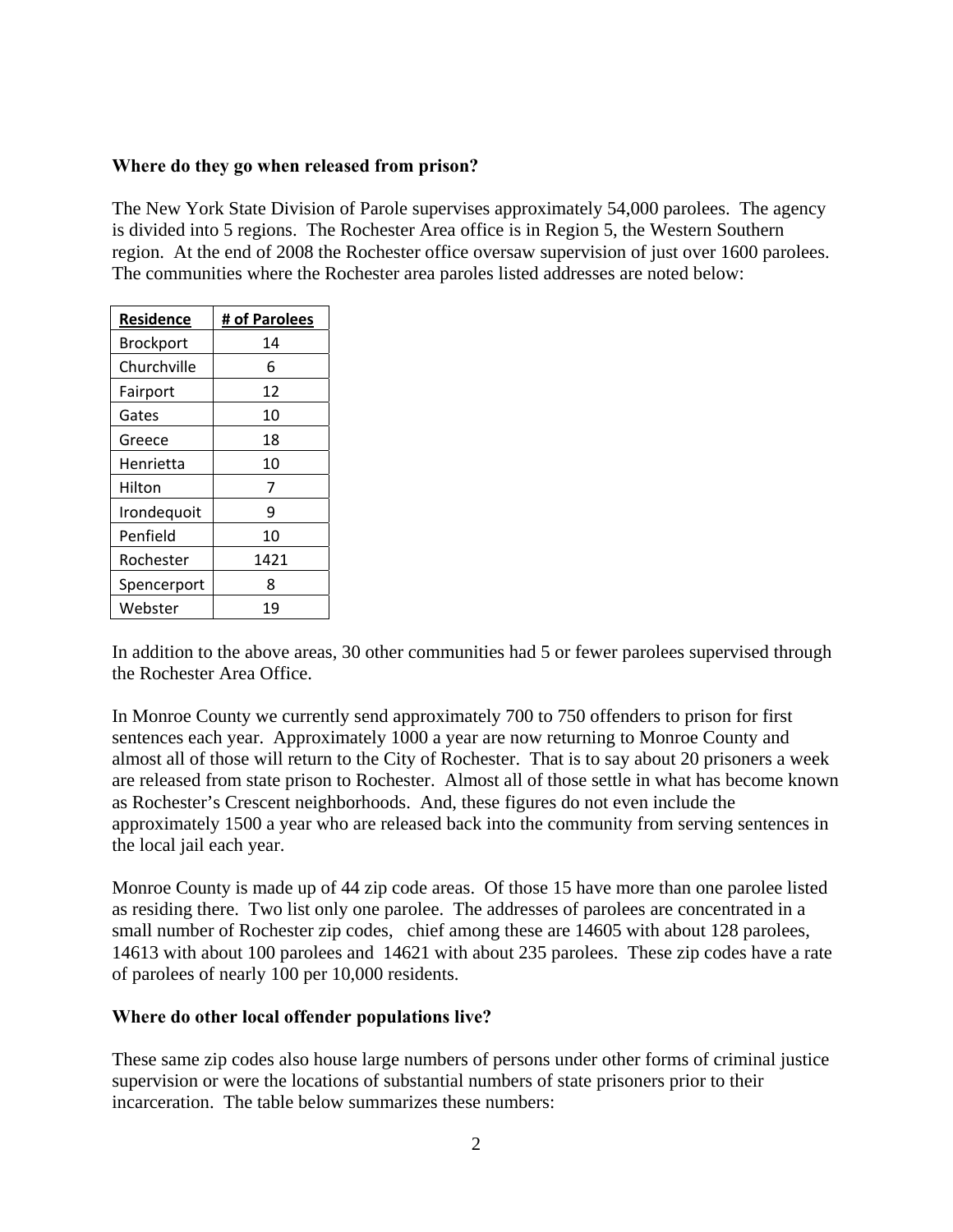Table 1: Persons under various Criminal Justice Status by Zip Code

|       |     | Zip Code Parolees Probationers Prisoners Inmates |     | Jail | Total<br>rate/pop* rate* | Young<br>male |
|-------|-----|--------------------------------------------------|-----|------|--------------------------|---------------|
| 14605 | 128 | 314                                              | 251 | 62   | 524                      | 3135          |
| 14613 | 97  | 345                                              | 188 | 69   | 464                      | 2176          |
| 14621 | 233 | 766                                              | 452 | 156  | 447                      | 2538          |

Rate= rate per 10,000 Young includes the ages of 20 through 49

The columns to the right report rates across the criminal justice categories. Thus in 14605 the total rate for criminal justice supervised and incarcerated is 524 per 10,000 residents. For males between ages 20 and 49 the rate is 3135 out of 10,000. In 14606 this means that 1 of every 3.2 young males age 20-49 is under some for of criminal justice control. In 14613 it is 1 of every 4.6 and in 14621 it is 1 of every 3.9.

#### **What are the consequences of this concentration?**

Research has shown that high rates of incarceration in neighborhoods are often associated with reductions in the numbers of marriage age and eligible males. Rochester data indicate that in the zip codes with high concentrations of criminal justice populations there is also a smaller than expected number of young males. In zip code 14605 for examples there are 163 females for every 100 males (for ages 20-49). In 14613 the ratio is 112 females to 100 males and in 14621 it is 122 females to every 100 males.

The expected ratio of females to males is just over 1 to 1 for almost all age groups. The reduction in males when compared with females as seen here, has been associated with a wide variety of social problems including effects on dating behavior, teen pregnancy, and sexually predatory behavior involving older men victimizing younger women and girls. These changes in dating behavior and sexual relationships have been described as resulting from the competition among females for the scarce male population.

Census data suggest another potential consequence of high crime and high rates of incarceration and the use of other sanctions over a long period of time. These processes may significantly influence the characteristics of neighborhoods including the demography of those areas. The charts below show the age and gender of populations for the three high criminal justice client zip codes.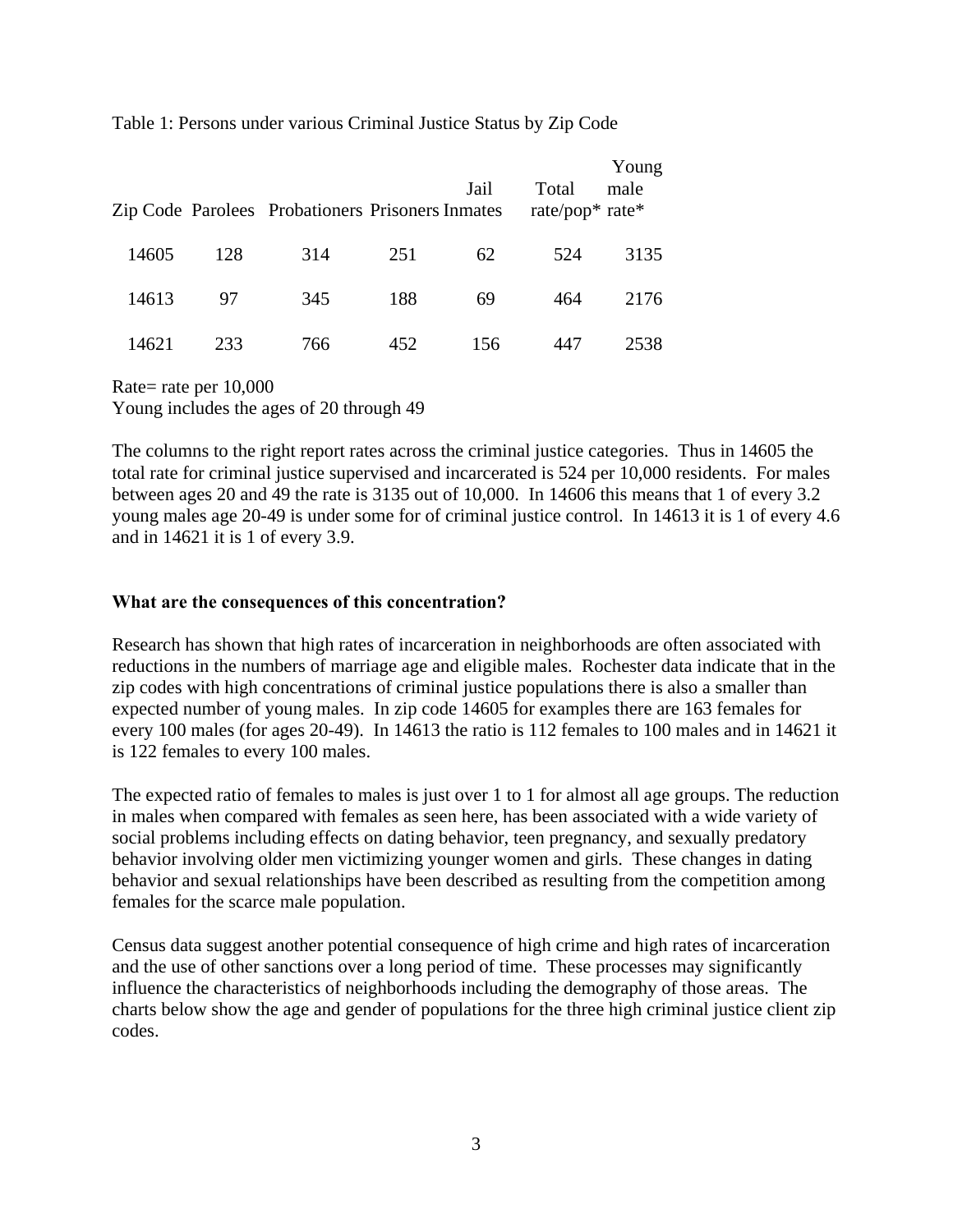





These graphs show the distribution of males and females by their ages in the three high criminal justice client zip codes.

Notice the large numbers of young children and the relative absence of young to middle age adults.

Notice also the gap between 20-40 year old males and females.

These data indicate that in these neighborhoods there are relatively few adults available to supervise and care for young children.

One implication of this is that notions of community efficacy or the tendency to take responsibility for neighborhood conditions including wayward children are hampered by the very structure of the neighborhood population.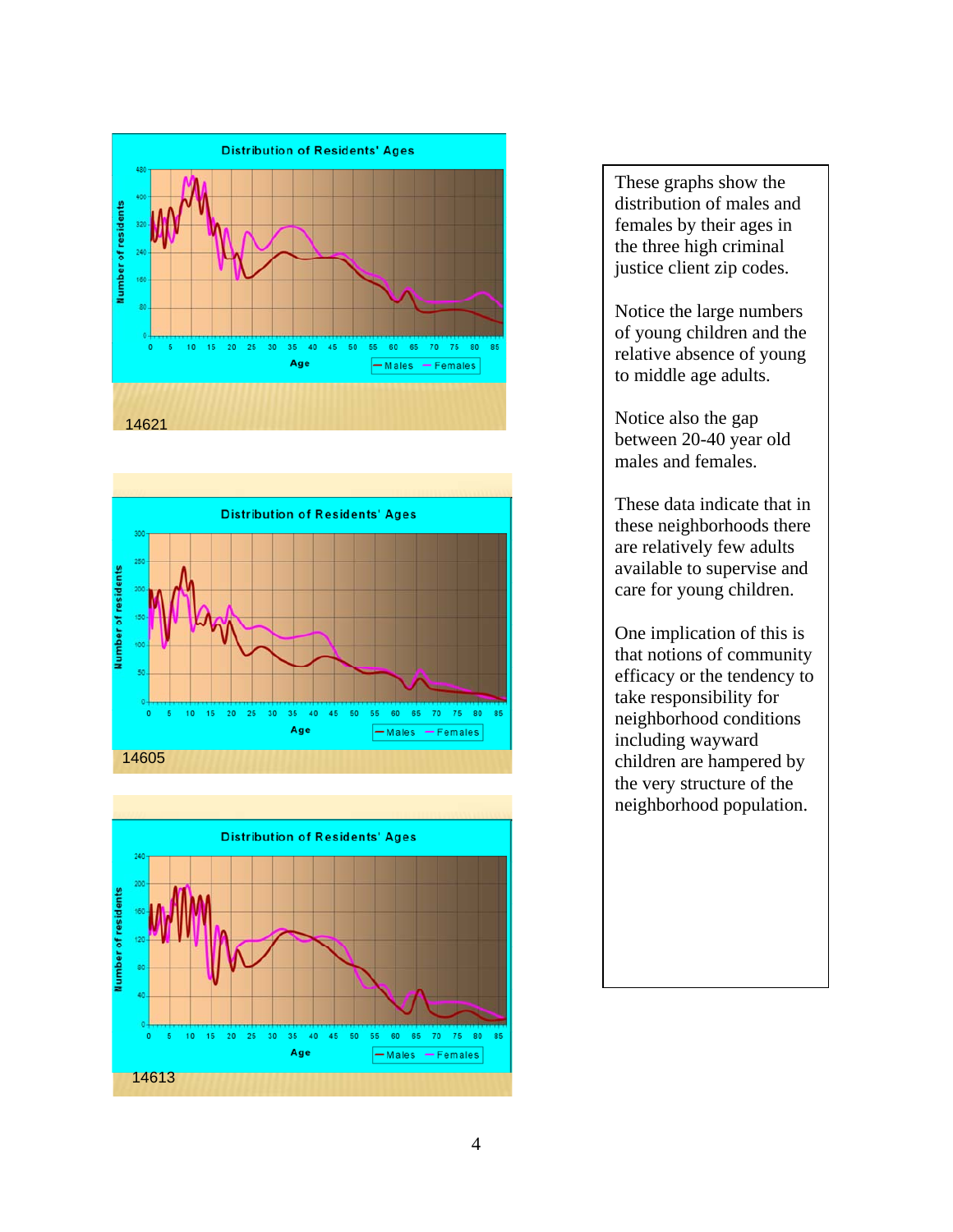





Compare the charts above with these graphs of three non-high criminal justice client zip codes in the suburbs and in the city.

In the top two charts you see that the numbers of children are approximately matched by people in parenting age groups.

They also show similar numbers of male and female adults in the zip codes.

The third chart shows a zip code in which there are few young children and few older adults and large number so young adults.

Can you guess which zip codes are represented in these charts? The answers are below.

14580 Webster 14610 Browncroft 14607 Park Ave.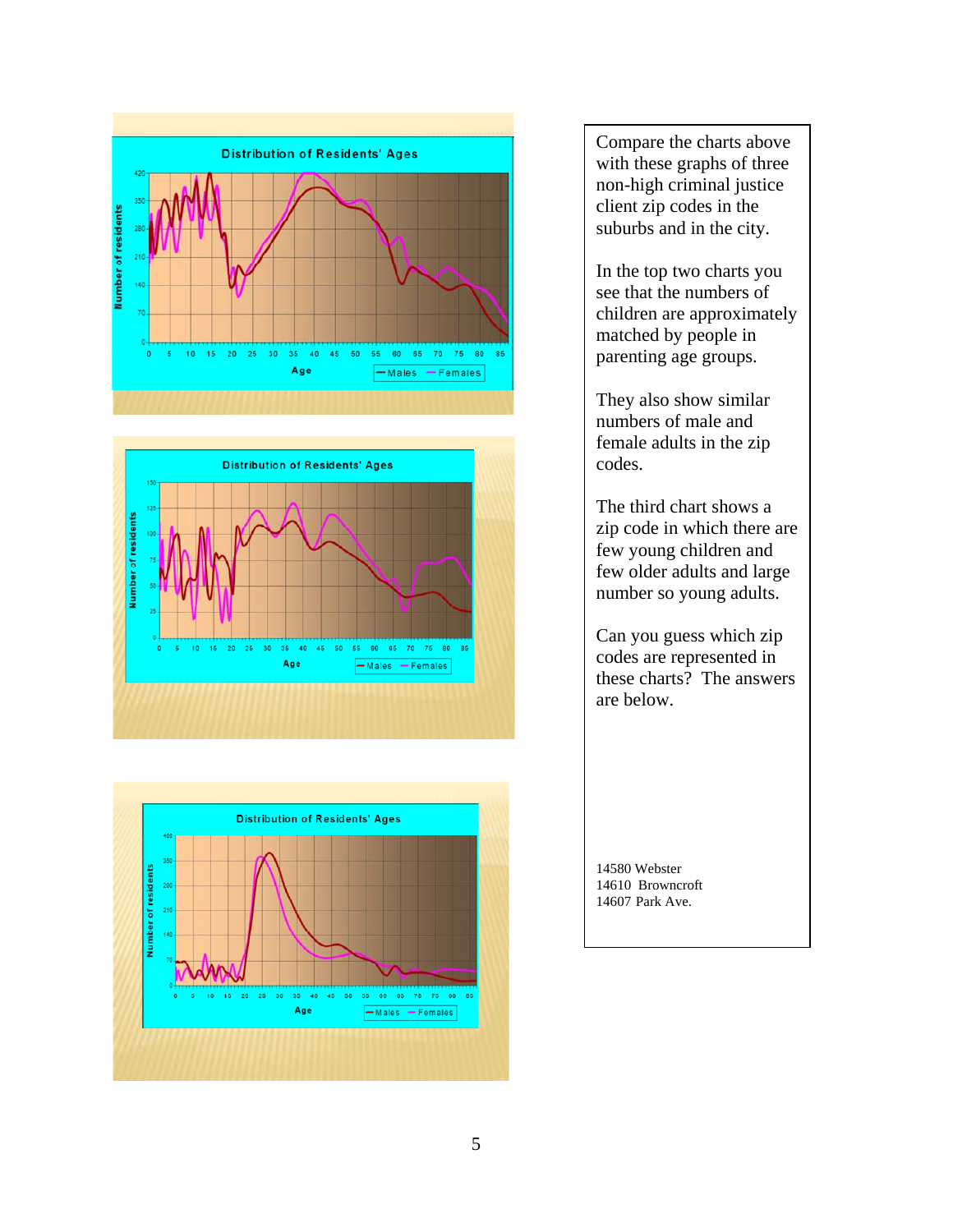#### **Summary**

Rochester faces a significant problem relating to offender reentry. Reentry poses important questions not only about crime but also about quality of life in neighborhoods and about the reintegration of parolees themselves. In fact, reentry offenders are being concentrated in Rochester's already often struggling neighborhoods. They find themselves there with large numbers of other persons under some form of criminal justice supervision. Large numbers of others from these neighborhoods are also currently incarcerated in prison or jail. Those same neighborhoods also appear to show the long term effects of crime and incarceration in that they have fewer than expect young men in them and also have large numbers of children but comparatively small numbers of adults to supervise those children.

# **Implications for Policy and Practice**

The data in this paper support several broad policy initiatives. Clearly significant efforts must be made to prevent and respond to crime in the neighborhoods with high ex-offender populations. Likewise a major effort must be undertaken to provide appropriate services and opportunities for returning inmates to maximize their likelihood of success and minimize their disruption of the community. Finally, the data suggest the very real need for neighborhood interventions designed to address the weaknesses associated with long term demographic shifts and changes in family and community structure. Those interventions should also seek to mitigate the potential harm resulting from both crime and the criminal justice systems responses to it. The following specific strategies are consistent with the analysis above:

- 1. Focused enforcement efforts designed to prevent crime in targeted areas identified as having high rates of crime and high numbers of parolees.
- 2. Enforcement strategies that identify known high rate offenders and concentrate on close supervision of those offenders and on arrest and prosecution of those offenders who engage in crime.
- 3. Efforts to provide a wide range of services and linkages for reentering inmates particularly those housed in high criminal justice client areas. These services should include a wide range of "wrap around" services including housing, employment and education and substance abuse treatment services.
- 4. Casework and outreach services with small caseloads and the use of cognitive interventions geographically focused on the high parolee neighborhoods.
- 5. Broad social interventions such as the nurse-family visitation programs to support families with young children in neighborhoods identified by either disproportionate numbers of female residents or unexpectedly low numbers of adults.
- 6. Mentoring programs concentrated in the neighborhoods of low numbers of adults.
- 7. Problem solving courts such as community courts which seek to employ alternative sanctions for early and lower serious offenses and seek to reduce the need for detention and incarceration over the long run.